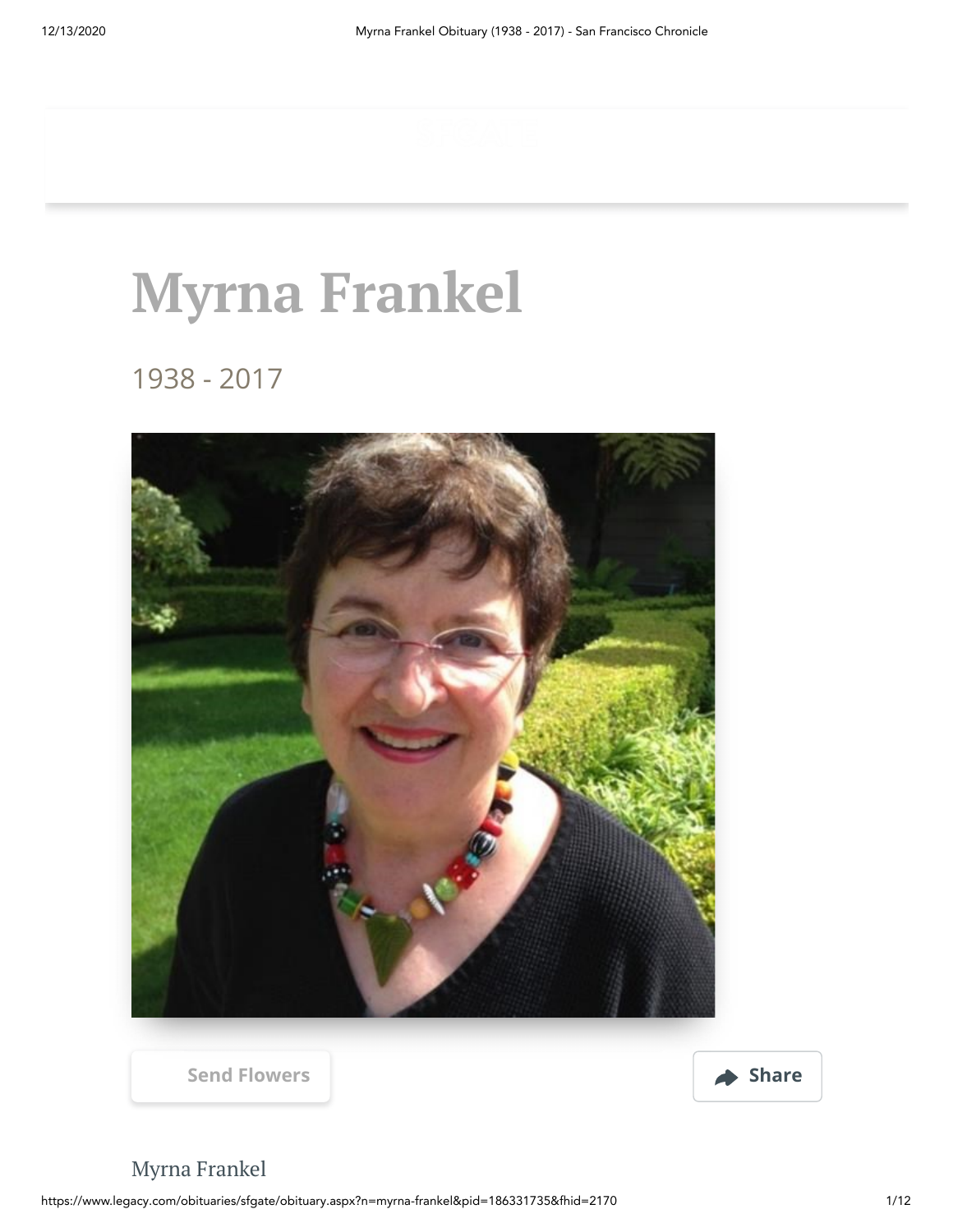Myrna Raihill Frankel, our adored wife, mother, grandmother, colleague and friend, died on August 7, 2017, of cancer, at her home in San Francisco. She was 79. It is hard to put into words what Myrna meant to all of us; she touched countless lives with her never-ending kindness, generosity and good humor.

Originally from Duluth, Myrna graduated from the University of Minnesota with undergraduate degrees in Psychology and Speech Pathology, and came to San Francisco in 1960. Her first job was as a residential counselor for emotionally disturbed children at Homewood Terrace, and she became an energetic and lifelong advocate for the wellbeing of children and families. Myrna received graduate degrees in Early Childhood Development (San Francisco State University), Social Welfare (U.C. Berkeley), and Psychoanalysis (San Francisco Center for Psychoanalysis). She was a preschool teacher, served on the Advisory Council to the Mayor's Office of Child Care, founded and ran Acorn Toddler Playgroup, served as a Board Member for Camp Tawonga, and worked as a therapist and child analyst in private practice for almost 30 years. Myrna volunteered at Parents' Place, Glide Memorial Church, Catholic Charities, The DeYoung Museum, Langley Porter, KQED Auction, The Sierra Club and Jewish Family and Children's Services. She was energized by doing things to help others!

Myrna had an enormous network of friends, family and professional colleagues who will miss her terribly. She was a spark, a bringer of joy, a shoulder to lean on, and the person who would show up with a homecooked meal to celebrate a happy occasion or to support anyone in grief or upheaval. She was a gift-giver extraordinaire and the hostess with the mostess. Her love of flowers, books, quilts, tchotchkes, antiques, folk art, travel, entertaining, Freud and desserts was epic. She was sweet, tough, funny, fierce and ever so smart.